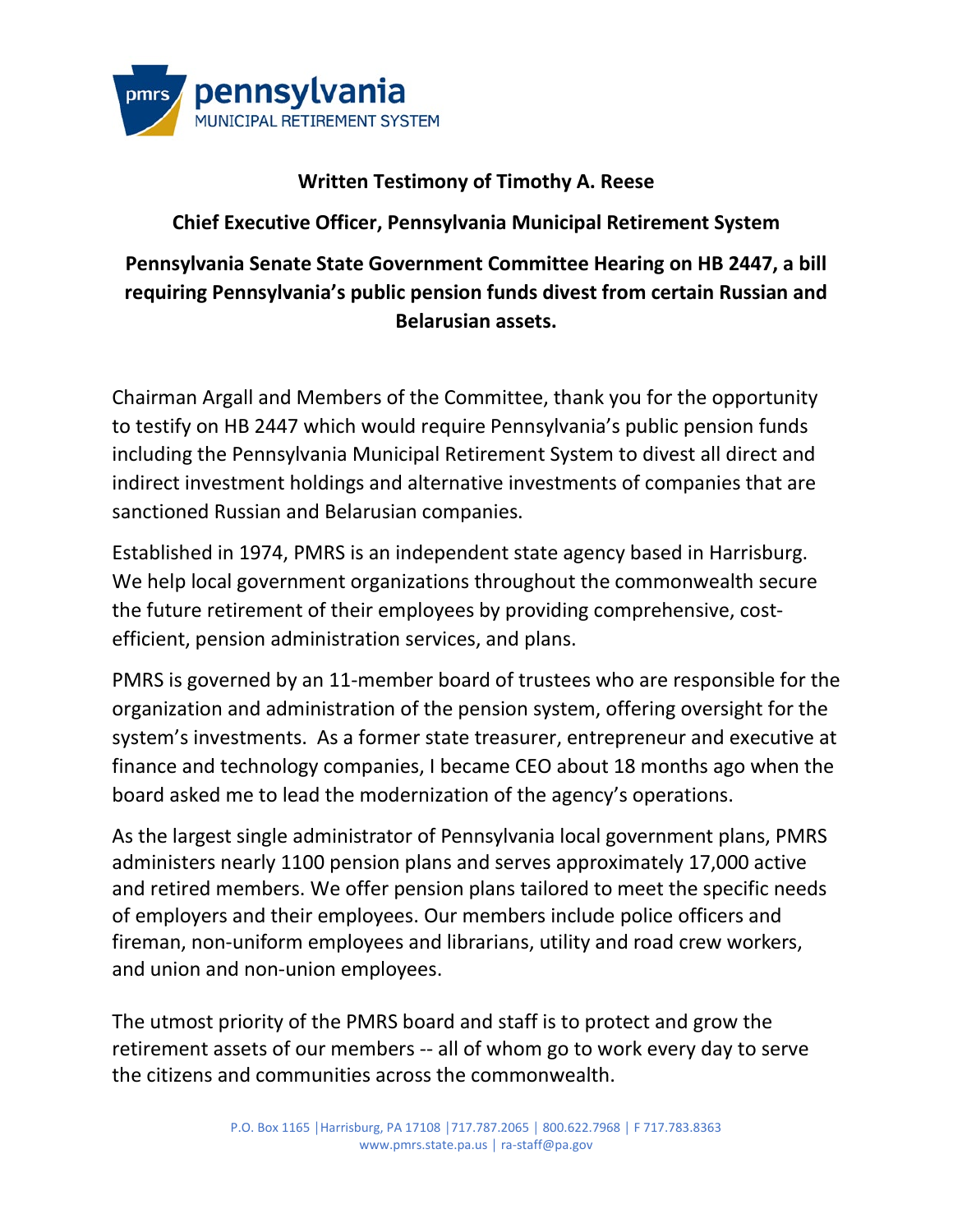

To accomplish this, we invest the retirement contributions of members and employers in a diverse mix of investments that include stocks, corporate and governmental bonds, and real estate. We place great emphasis on the quality of investments, consistency of return, and adding value to the municipal plan assets while placing them at minimum risk.

PMRS' financial standing is extremely strong. At the end of the first quarter of this year our plan assets total more than \$3.3 billion. As of our most recent actuarial valuation, PMRS is 106 percent funded which places PMRS among the few public pensions in the nation whose assets are greater than their actuarial liabilities.

Because we have the benefit of being fully funded, we are not compelled to chase returns that are typically associated with riskier investments. As a result, I have worked with our board and investment team to derisk our investments and protect our portfolio from downturns. This strategy has included moving into more passively managed investments and reducing our exposure to high growth and international equities.

Over the course of this initiative, PMRS has reallocated more than 40 percent of our portfolio to reduce our exposure to risk, increase asset diversification, and save an estimated \$4.5 million annually in management expenses.

This has been a timely undertaking given the considerable volatility in equity markets, rising inflation, continuing risks related to the pandemic, and, of course, the invasion of Ukraine.

As part of this strategy, we had already reduced exposure to emerging markets including Russia. At the time of the invasion, PMRS had no direct investments in Russia or Belarus and our total investment through mutual funds was approximately \$1.6 million -- less than one half of one percent of our entire portfolio.

Still, in March the PMRS board passed a resolution to divest these relatively small remaining holdings as soon as financially prudent and to forgo future investments in these countries.